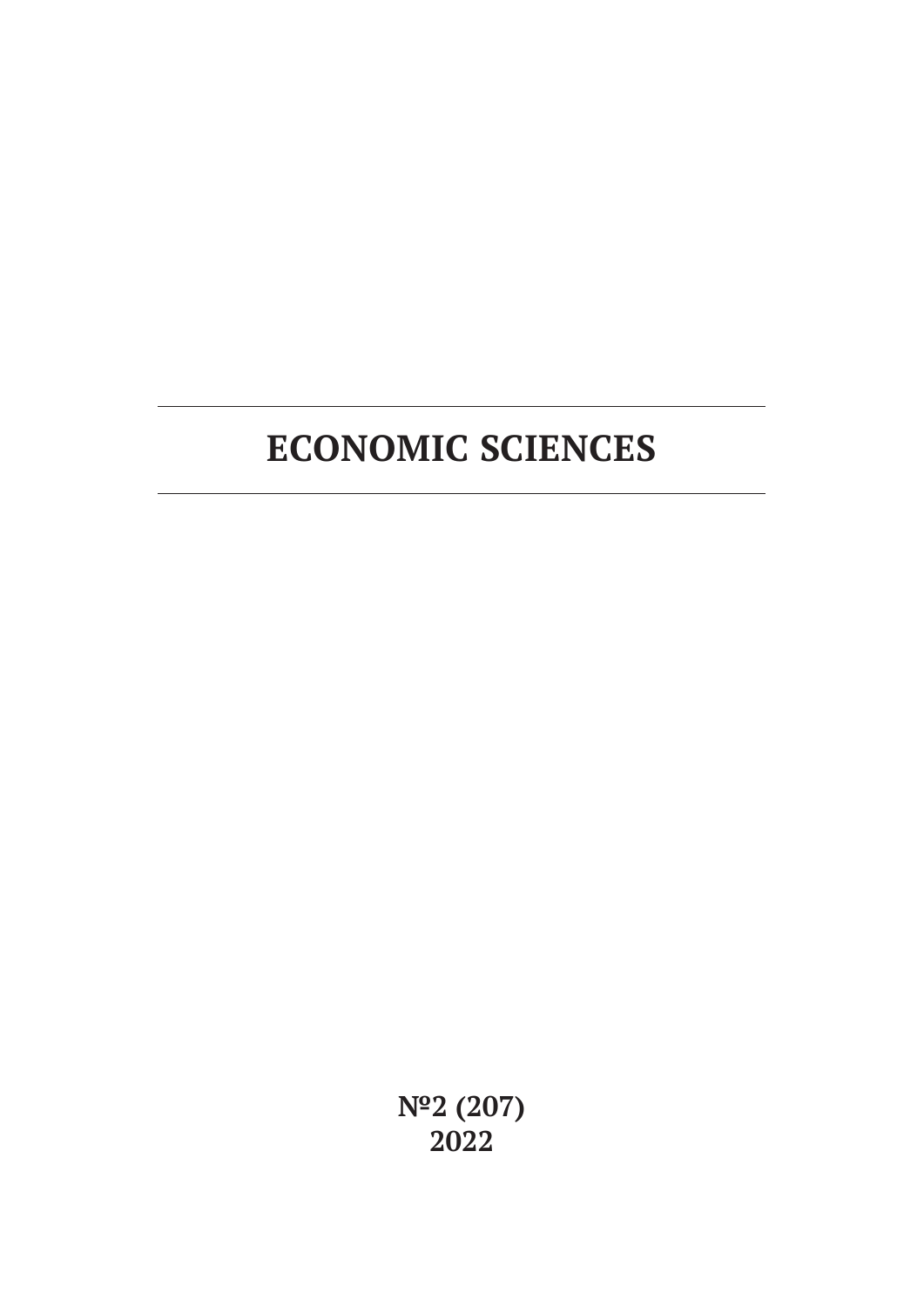#### **Editorial Council**

**V.V. Artiakov** — Doctor of Economics, Member of Russian Academy of Engineering

**R.S. Grinberg** — Doctor of Economics, Professor, Institute of Economy of Russian Academy of Sciences,

**A.G. Griaznova** — Doctor of Economics, Professor, President of Financial University under the Government of the Russian Federation

**A.G. Zeldner** — Doctor of Economics, Professor, Institute of Economy of Russian Academy of Sciences

**N.G. Kuznetsov** — Doctor of Economics, Professor, Rostov State University of Economics

**V.N. Ovchinnikov** — Doctor of Economics, Professor, Southern Federal University

**A.L. Porokhovski** — Doctor of Economics, Professor, Moscow State University named after M.V. Lomonosov

**S.N. Silvestrov** — Doctor of Economics, Professor, Financial University under the Government of the Russian Federation

**A.N. Shokhin** — Doctor of Economics, Professor

**M.A. Eskindarov** — Doctor of Economics, Professor, Rector of Financial University under the Government of the Russian Federation

The journal is included in the list of the Higher Accreditation Committee of The Ministry of Education and Science of Russia of the leading scientific journals and publications issued in the Russian Federation, where the main scientific results of the scientific theses for the degrees of Doctor and Candidate of Science can be found

Founder: LLC "Economic Sciences" Address: 125057, Moscow, Chapaevskii per., 3-775 E-mail: info@ecsn.ru WWW: http://ecsn.ru

The Certificate of registration of mass media: ПИ № ФС77–21147 from 28.06.2005

Subscription index 20387

ISSN 2072–0858

Issue date 28.02.2022 Format 60х84/8 Printed signatures 18.83 500 copies Printed by "24 Print" Ltd

#### **Editorial Board**

**V.A. Meshcherov** — Doctor of Economics, Professor, Chief Editor of the Journal «Economic Sciences»

**F.F. Sterlikov** — Doctor of Economics, Professor, Moscow State University of Technologies and Management named after K.G. Razumovskiy

**A.G. Zeldner** — Doctor of Economics, Professor, Institute of Economy of Russian Academy of Sciences

**E.V. Zarova** — Doctor of Economics, Professor, Plekhanov Russian University of Economics

**A.E. Karlik** — Doctor of Economics, Professor, St.-Petersburg State University of Economy and Finance

**N.G. Kuznetsov** — Doctor of Economics, Professor, Rostov State University of Economics

**V.N. Ovchinnikov** — Doctor of Economics, Professor, Southern Federal University

**S.N. Silvestrov** — Doctor of Economics, Professor, Financial University under the Government of the Russian Federation

**K.N. Korischenko** — Doctor of Economics, Professor, Russian Presidential Academy of National Economy and Public Administration

**A.A. Bakulina** — Doctor of Economics, Professor, Financial University under the Government of the Russian Federation

**V.A. Savinova** — Doctor of Economics, Professor, Samara State University of Economics

**E.N. Valiyeva** — Doctor of Economics, Professor, Samara State University of Economics

**G.D. Fainshtein** — PhD in Economics, Tallinn University of Technology

**V.A. Piskunov** — Doctor of Economics, Professor, Samara State University of Economics

**A.M. Petrov** — Doctor of Economics, Professor, Financial University under the Government of the Russian Federation

**P.V. Pavlov** — Doctor of Economics, Associate Professor, Southern Federal University

**O.A. Khokhlova** — Doctor of Economics, Professor, East-Siberian University of Technology and Management

**K.N. Ermolaev** — Doctor of Economics, Professor, Samara State University of Economics

**O.E. Ryazanova** — Doctor of Economics, Professor, Head of the Department of Economic Theory, MGIMO

**N.V. Kuznetsov** — Doctor of Economics, Financial University under the Government of the Russian Federation

**V.S. Osipov** — Doctor of Economics, MGIMO University

#### **Chief Editor:**

**V.A. Meshcherov** — Doctor of Economics, Professor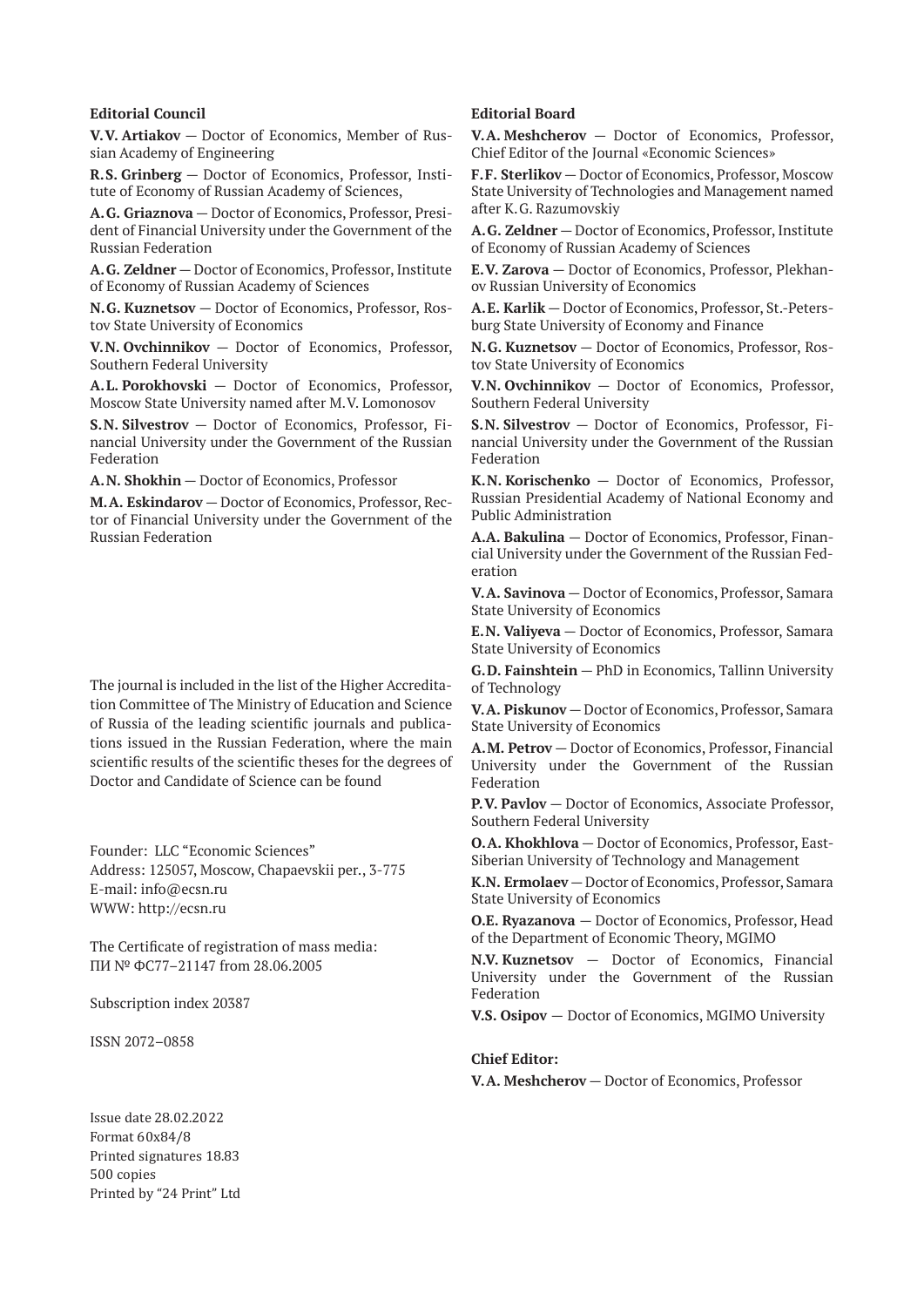### **CONTENTS**

### **ECONOMICS AND MANAGEMENT OF NATIONAL ECONOMY**

| <b>Andreev O.S.</b> Methodological foundations of the economic assessment of innovative                                                                               |  |
|-----------------------------------------------------------------------------------------------------------------------------------------------------------------------|--|
| Vaslavskaya I.Y., Koshkina I.A. Digitalization as a trend in the development of transport                                                                             |  |
| Goncharova N.L. Employment, income level of persons over working age and ensuring their                                                                               |  |
| Goncharova N.L., Rudskaya I.A. Inflation, level of wages of the working population,                                                                                   |  |
| Gorbachev A.Y. Ensuring the competitiveness of research and production enterprises                                                                                    |  |
| Dolgova E.G., Kazimirova I.S., Minova M.V., Suprunov S.E. Current trends in higher                                                                                    |  |
| Egorov A.S. Problems of resource planning for large projects and methods for their solution  152                                                                      |  |
| Koshkarev M.V. Economic justification of the development of maritime communications                                                                                   |  |
| Melnikov P.V. Assessment of the efficiency of municipal education as the basis                                                                                        |  |
| Oleinik E.B., Ptashkina E.S. Monitoring of the dynamics of the structure of the fishing                                                                               |  |
| Pozdeev A.N., Khabarova J.A. Interregional differentiation in the quality of life                                                                                     |  |
| Serebryakov M.O. Features of marketing in the sphere of healthcare, on the example                                                                                    |  |
| Sosunova L.A., Serebryakov M.O. Development of the strategy of a commercial organization                                                                              |  |
| Nikolaeva E.A., Voeikova A.A., Kuznetsova Y.A., Charaha Ada Ruth Higher education<br>institutions as centers of innovation in the digital educational environment 156 |  |
| <b>ECONOMIC THEORY</b>                                                                                                                                                |  |
|                                                                                                                                                                       |  |
| Lebedev K.N. The essence of the digital ruble from the point of view of economic theory  157                                                                          |  |
| <b>BOOK KEEPING, STATISTICS</b>                                                                                                                                       |  |
| Krishtaleva T.I. Reliability of asset valuation in accounting (financial) statements  158                                                                             |  |
| Malinovskaya N.V. Transformation of global regulation of non-financial reporting 158                                                                                  |  |

| <b>Petrov A.M.</b> Increasing effectiveness, analyticality and transparency of information         |  |  |  |  |  |  |  |  |  |
|----------------------------------------------------------------------------------------------------|--|--|--|--|--|--|--|--|--|
| in the conditions of digital transformation on the basis of a cross-platform approach  159         |  |  |  |  |  |  |  |  |  |
| <b>Petrov A.M.</b> Approaches to assessing the range and volume of required accounting, analytical |  |  |  |  |  |  |  |  |  |

and control information in the conditions of society digitalization ............................................... 159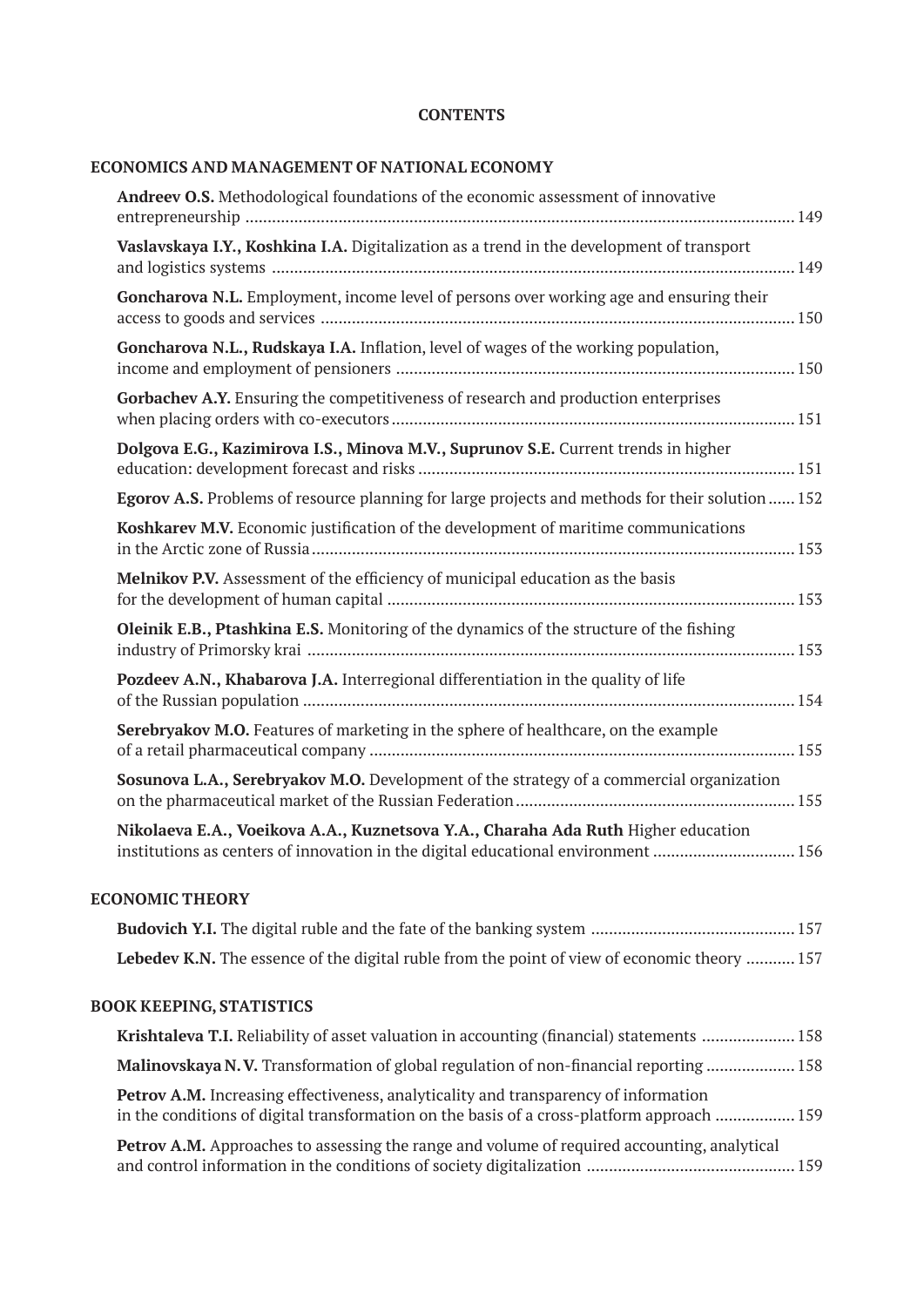| <b>Petrova O.A.</b> Criteria for selection of functionally effective accounting information                                                                                                             |  |
|---------------------------------------------------------------------------------------------------------------------------------------------------------------------------------------------------------|--|
| <b>Petrova O.A.</b> The main directions for the implementation of federal projects affecting various<br>aspects of expanding the range of accounting, analytical and control information in the context |  |
| <b>Tereshina V.V., Shlychkov D.S.</b> Management of production costs of housing industry                                                                                                                |  |

### **WORLD ECONOMY**

**Gusarov I.V.** Interaction of the BRICS countries in the conditions of exit from the pandemic ...... 162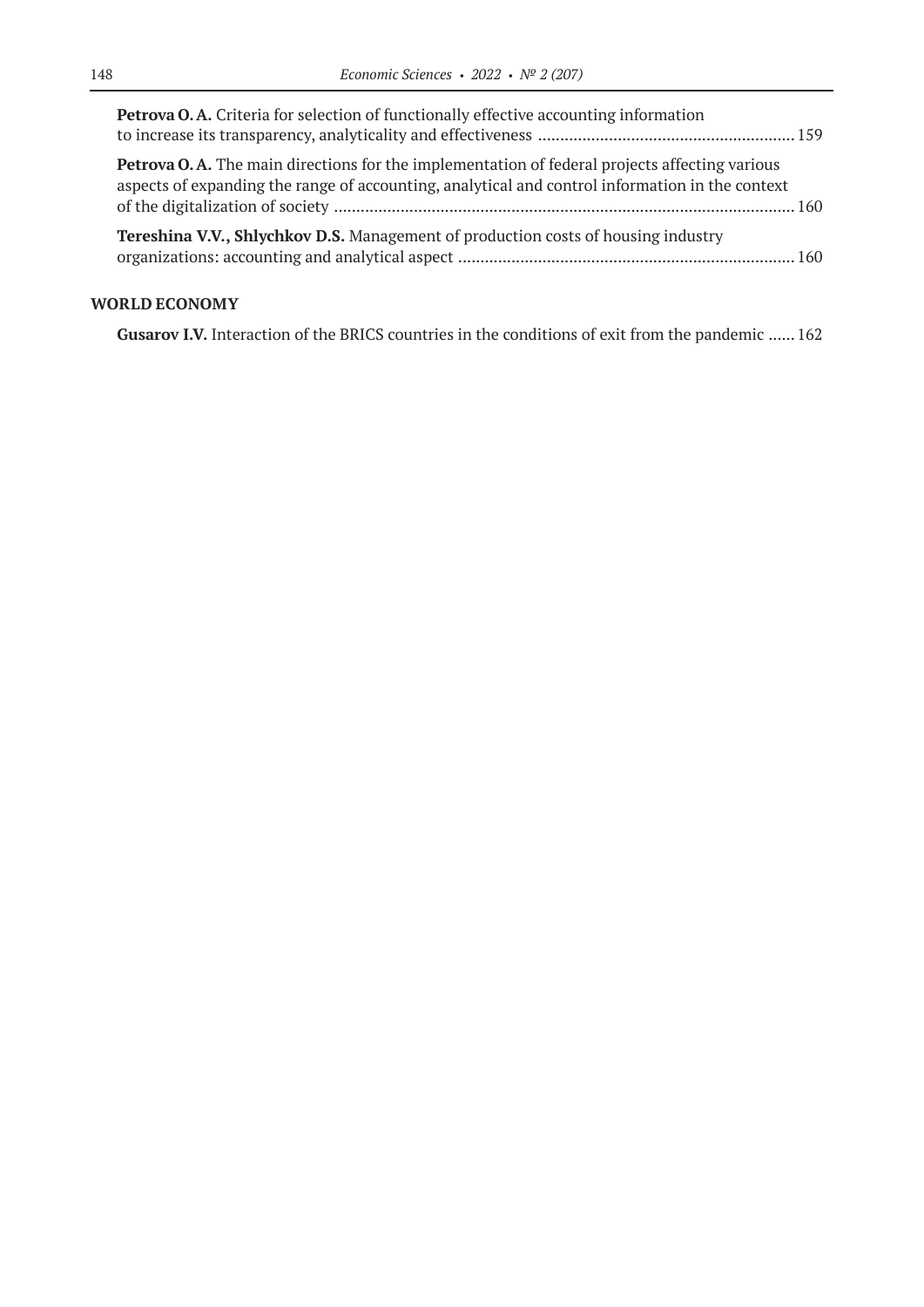### **ECONOMICS AND MANAGEMENT OF NATIONAL ECONOMY**

### **METHODOLOGICAL FOUNDATIONS OF THE ECONOMIC ASSESSMENT OF INNOVATIVE ENTREPRENEURSHIP**

#### © 2021 **Andreev Oleg Stanislavovich**

Doctor of Economics, Professor of the Department of Economics, Organization and Enterprise Development Strategy Samara State University of Economics, Samara, Russia

The relevance of the article is due to the issues of transition of the economy to a qualitatively new state, which further increases the importance of enhancing innovation. The progressive development of innovative entrepreneurship in the economy cannot be ensured without developing a development theory, evaluating and optimizing its economic efficiency, without using its comprehensively substantiated criteria and indicators. The main components of scientific novelty is the need for a deeper study of the problems of economic efficiency of innovative entrepreneurship in the context of modernization.

*Keywords: innovations, innovative entrepreneurship, competition, economic efficiency.*

# **DIGITALIZATION AS A TREND IN THE DEVELOPMENT OF TRANSPORT AND LOGISTICS SYSTEMS**

#### © 2021 **Vaslavskaya Irina Yurievna**

Professor of the Department of Economics of Enterprises and Organizations Naberezhnye Chelny Institute (branch) of Kazan (Volga Region) Federal University, Naberezhnye Chelny, Russia E-mail: vaslavskaya@yandex.ru,

© 2021 **Koshkina Irina Alexandrovna**

Associate Professor of the Department of Economics of Enterprises and Organizations Naberezhnye Chelny Institute (branch) of Kazan (Volga Region) Federal University, Naberezhnye Chelny, Russia E-mail: irene\_n2000@mail.ru

In the article, the authors touch upon the issues of the feasibility of the digital transformation of the transport industry, which involves the transformation of technological and organizational processes in the transport and logistics sector through their digitalization. Today, in modern conditions, enterprises that are part of transport and logistics systems are already using IT technologies to process orders in order to form the optimal load of transport, form a route, etc. The digitalization of transport and logistics systems leads to an increase in the efficiency of managing the transportation process, while unconditionally ensuring its safety, and improving the quality of transport and logistics services provided. Transport and logistics systems are currently most interested in technologies that use intelligent systems, innovative communication technologies, VR / AR technologies, block-chain technologies. Features of block-chain technology can have a positive impact on improving the quality of transport and logistics services (reliability, security, transparency, flexibility), and improving the efficiency of supply chain management.

*Keywords: transport and logistics system, digital economy, transformation, blockchain technology*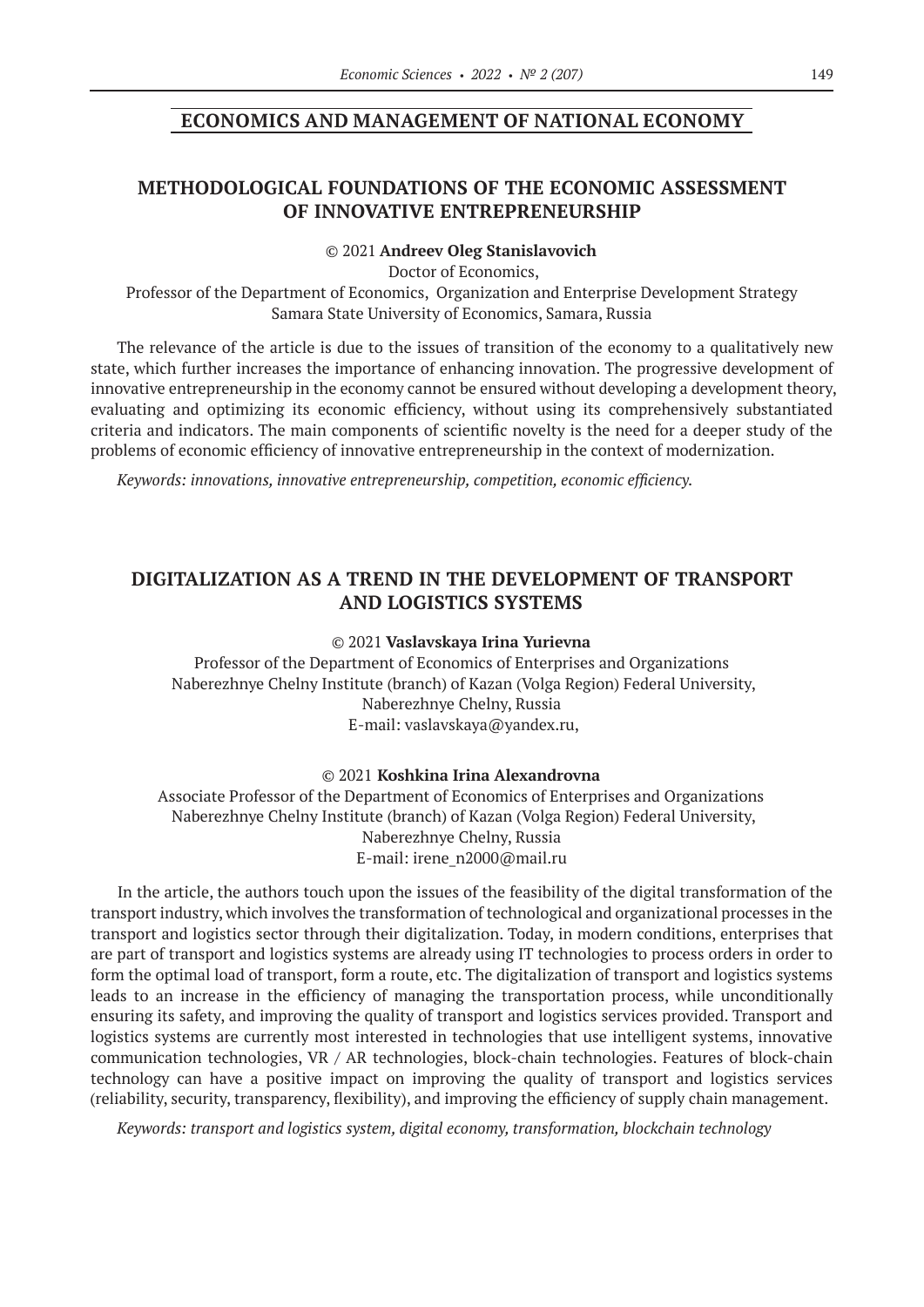# **EMPLOYMENT, INCOME LEVEL OF PERSONS OVER WORKING AGE AND ENSURING THEIR ACCESS TO GOODS AND SERVICES**

#### © 2021 **Goncharova Natalya Leonidovna**

Candidate of Economic Sciences, Associate Professor of the Higher School of Engineering and Economics Peter the Great St. Petersburg Polytechnic University (SPbPU), St. Petersburg, Russia E-mail: goncharova\_nl\_@spbstu.ru

The article considers in dynamics the state and causes of low employment and income levels of people older than working age, taking into account age groups, whom and when it is advisable to refer to this category of people based on the opinion of gerontologists. In what industries and types of activities it is advisable to involve them for labor activity, taking into account the nature of their qualifications, the degree of automation and mechanization of labor in the service sector. What specific goods and services do they need and what additional financial sources can the state use to ensure their availability in order to increase their living standards, including the formation of a social sub-account as part of an individual personal account of an employee in the Pension Fund, taking into account pension points and expanding the possibility of receiving free social services in the absence of an official certificate of disability.

*Keywords: score, age, income, employment, pension, service, services*

# **INFLATION, LEVEL OF WAGES OF THE WORKING POPULATION, INCOME AND EMPLOYMENT OF PENSIONERS**

#### © 2021 **Goncharova Natalya Leonidovna**

Candidate of Economic Sciences, Associate Professor of the Higher School of Engineering and Economics Peter the Great St. Petersburg Polytechnic University (SPbPU), St. Petersburg, Russia E-mail: goncharova\_nl\_@spbstu.ru

#### © 2021 **Rudskaya Irina Andreevna**

Doctor of Economics, Professor of the Higher School of Engineering and Economics Peter the Great St. Petersburg Polytechnic University (SPbPU), St. Petersburg, Russia E-mail: Rudskaya\_ia@spbstu.ru

The article, in dynamics over a number of years, compares the growth rates of the accrued average wages of employees, inflation rates in the Russian Federation. Their practical rapprochement is shown with a faster growth of wages, an ever-increasing degree of stratification of workers by income and a small participation of persons with high incomes in the formation of incomes of the Pension Fund of Russia, the dynamics and structure of incomes of households consisting of pensioners alone. Their extremely low level is indicated, the reasons for this and the need to encourage pensioners to continue working due to various health risks. It also analyzes the length of service after retirement and the level of their employment in dynamics over a number of years. A number of conclusions are made and proposals are made to change approaches to the organization of work of pensioners and statistical accounting of their employment.

*Keywords: income, employment, wages, inflation, pensioner, length of service*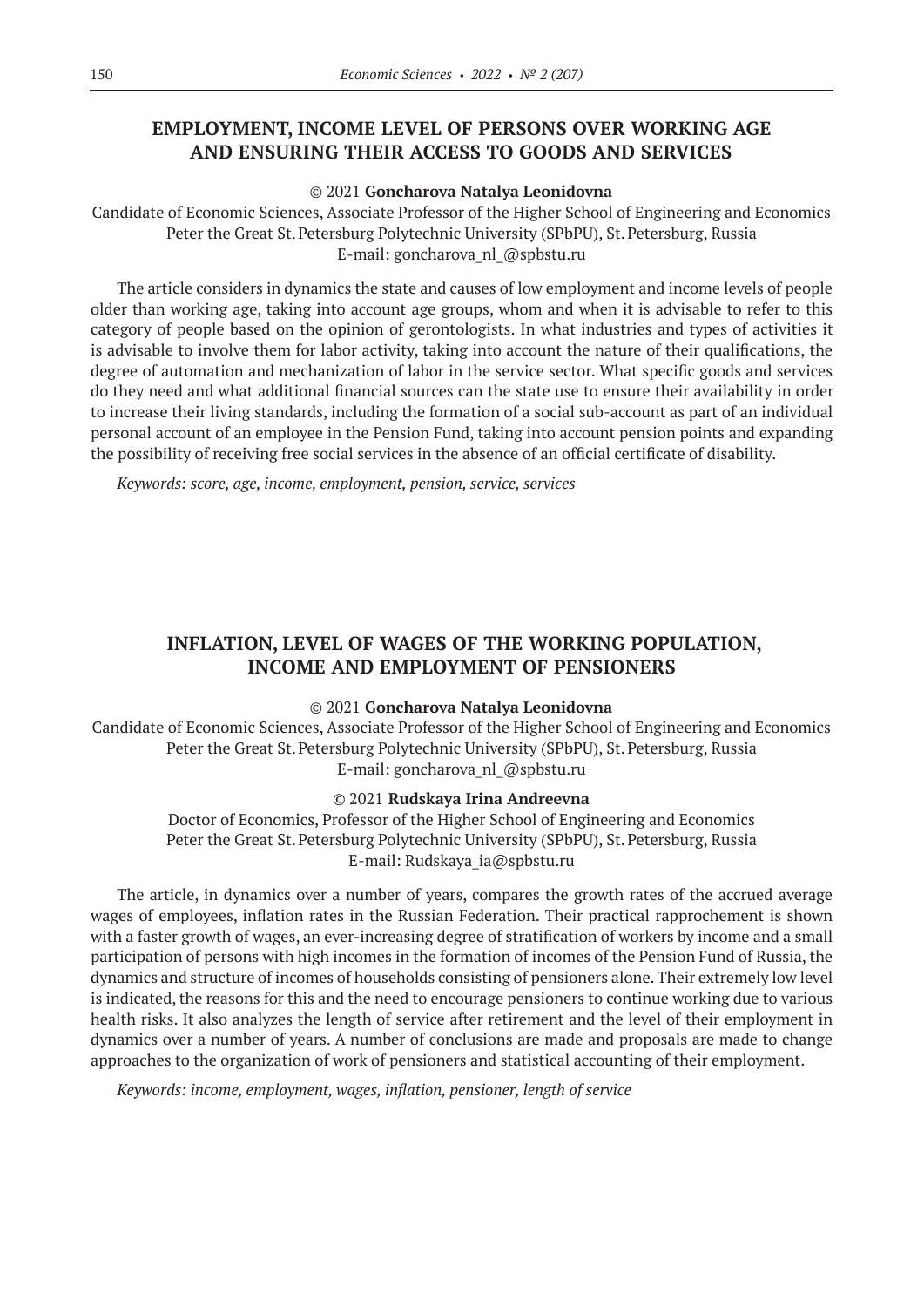# **ENSURING THE COMPETITIVENESS OF RESEARCH AND PRODUCTION ENTERPRISES WHEN PLACING ORDERS WITH CO-EXECUTORS**

© 2021 **Gorbachev Andrey Yurievich**

Head of the Bureau of JSC «Design Bureau of Instrument Engineering named after Academician A.G. Shipunov», Tula, Russia E-mail: merc123@mail.ru

The effectiveness of the activities of scientific and production enterprises depends not only on the results of the activities of the enterprise itself, but also on the ability and quality of the work performed by the co-executors. The formation of an integrated approach to placing orders from related parties will ensure the development and competitiveness of research and production enterprises.

*Keywords: competitiveness, research and production enterprise, related, high-tech products, resources.*

# **CURRENT TRENDS IN HIGHER EDUCATION: DEVELOPMENT FORECAST AND RISKS**

### © 2021 **Dolgova Elena Gennadievna**

PhD in Philology, Associate Professor of the Department of Foreign Languages Russian University of Economics named after G.V. Plekhanov, Moscow, Russia E-mail: Dolgova.EG@rea.ru

#### © 2021 **Kazimirova Irina Sergeevna**

PhD in Philology, Associate Professor of the Department of Foreign Languages Russian University of Economics named after G.V. Plekhanov, Moscow, Russia E-mail: Kazimirova.IS@rea.ru

### © 2021 **Minova Maria Vladimirovna**

Candidate of Economic Sciences, Associate Professor of the Department of Foreign Languages Russian University of Economics named after G.V. Plekhanov, Moscow, Russia E-mail: Minova.MV@rea.ru

#### © 2021 **Suprunov Semyon Evgenievich,**

Senior Lecturer of the Department of Foreign Languages Russian University of Economics named after G.V. Plekhanov, Moscow, Russia E-mail: Suprunov.SE@rea.ru

This article examines current and current trends in higher education, attempts to create a forecast of their development and determine the main risks. The object of the study is the higher education system in the Russian Federation, and the subject is current modern trends in the projection of development forecasts and risks. The theoretical significance of the study lies in the development of the risk theory of management, as well as the theory of prediction and analysis. The practical and applied significance of research is to determine and rank modern trends in higher education. The practical importance of the study is also manifested in the formation of a forecast and definition of a list of risks within the designated subject area. The results obtained during the study can be used to solve a wide range of problems related to the analysis and prediction of the development of the higher education system in the Russian Federation, taking into account the influence of significant risk factors.

*Keywords: modernity, current trends, sphere, higher education, prognosis, development, risk.*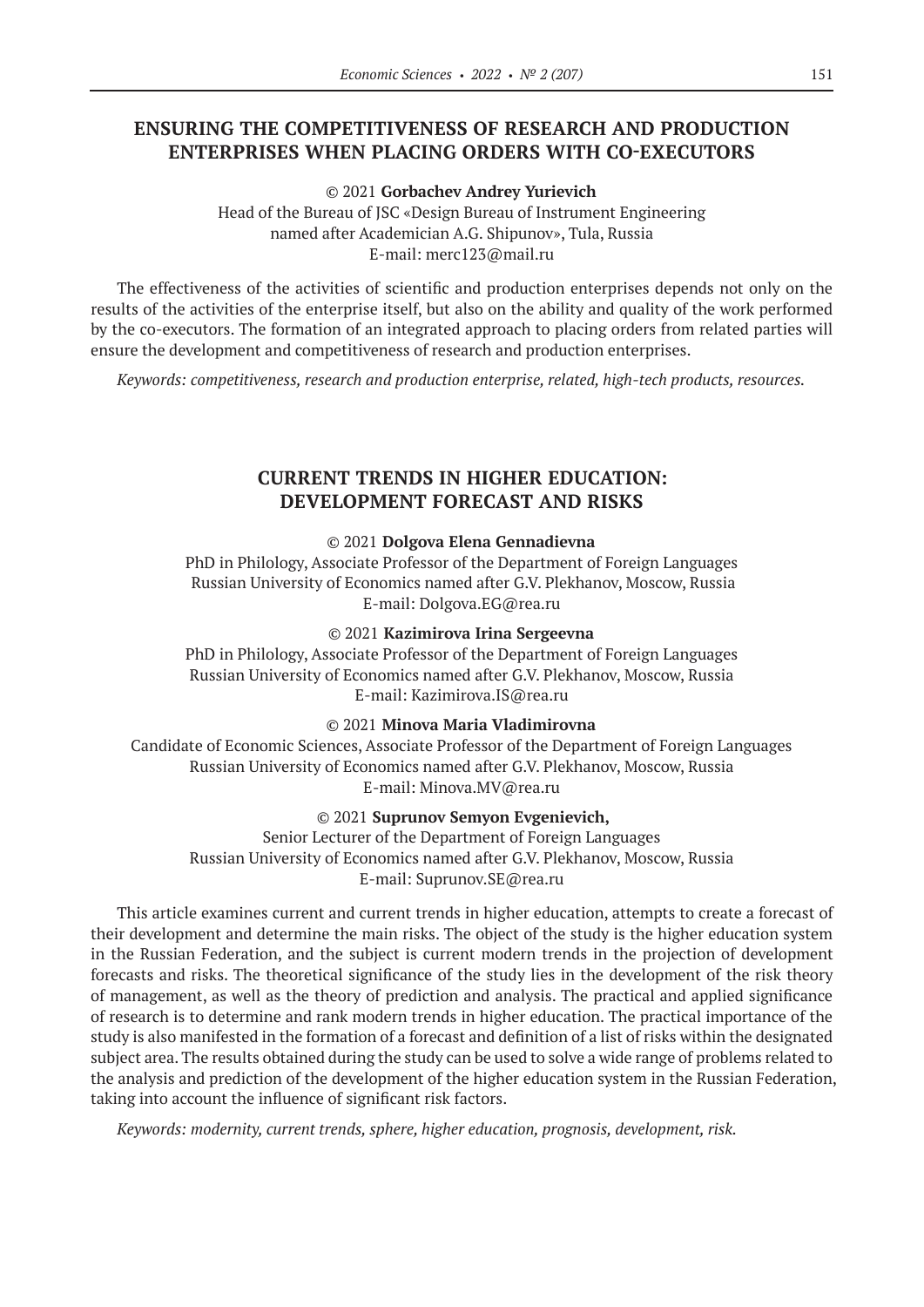#### **References**

- 1. *Dolgova E. G., Kazimirova I.S.* i dr. K voprosu razvitiya global`ny`x (transnacional`ny`x) universitetov v proekcii perspektiv i riskov vy`sshego obrazovaniya v Rossijskoj Federacii [On the issue of the development of global (transnational) universities in the projection of the prospects and risks of higher education in the Russian Federation] / E.G.Dolgova, I.S.Kazimirova, Yu.A.Kuzneczova, E.A.Nikolaeva / E`konomicheskie nauki – Moskva: Izd-vo: «OOO «24 Print», 2021. –№ 2. – S. 49–52.
- 2. *Kostyaeva V.N.*Sovremenny`e tendencii razvitiya vy`sshego rossijskogo obrazovaniya: problemy` i perspektivy` [Current trends in the development of higher Russian education: problems and prospects] / V.N.Kostyaeva / Vestnik rossijskogo e`konomicheskogo universiteta im. G.V.Plexanova. Vstuplenie. Put` v nauku – Moskva: Izdvo: Rossijskij e`konomicheskij universitet imeni G.V. Plexanova, 2020. – № 2. – S. 150–157.
- 3. *Nikitina Yu.F.*Tendencii v sfere vy`sshego obrazovaniya v usloviyax stanovleniya innovacionnoj e`konomiki [Trends in higher education in the emerging innovation economy] / Yu.F.Nikitina / Proektirovanie budushhego. Problemy` cifrovoj real`nosti – Krasnodar: Izd-vo: Federal`noe gosudarstvennoe uchrezhdenie «Federal`ny`j issledovatel`skij centr Institut prikladnoj matematiki im. M.V.Keldy`sha Rossijskoj akademii nauk», 2021. –№ 1. – S. 270–275.
- 4. Ry`b`yakova A.V.Osnovny`e tendencii razvitiya vy`sshego obrazovaniya v Rossii / A.V.Ry`b`yakova [Main trends in the development of higher education in Russia] / Sovremennoe obshhestvo: voprosy` teorii, metodologii, metody` social`ny`x issledovanij – Perm`: Izd-vo: Permskij nacional`ny`j issledovatel`skij politexnicheskij universitet,  $2021. - N^2$  1. – S. 136–142.
- 5. Kompaniya «Delojt» [E`lektronny`j resurs]: Analiticheskie materialy` Oficial`ny`j sajt kompanii «Delojt», 2022. Rezhim dostupa: https://www2.deloitte.com/ru/ru.html
- 6. Kompaniya «Ernst & Young» [E`lektronny`j resurs]: Analiticheskie materialy` Oficial`ny`j sajt kompanii «Ernst & Young», 2022. – Rezhim dostupa: https://www.ey.com/ru\_ru

# **PROBLEMS OF RESOURCE PLANNING FOR LARGE PROJECTS AND METHODS FOR THEIR SOLUTION**

### © 2021 **Egorov Andrey Sergeevich**

postgraduate Student, Department of Enterprise Economics and Entrepreneurship St.Petersburg State University, St.Petersburg, Russia E-mail: Egorovspb84@mail.ru

The scientific article presents the results of the analysis of the most common problems of resource planning for large projects and the search for possible ways and directions for their solution. The relevance of scientific research on the selected issues is due to the fact that their profitability and economic efficiency depend on the effectiveness of resource planning for large projects.

*Keywords: project management; project management; resource planning; project resource planning.*

- 1. *Avdeeva L.A., Musabirova K.M.* Improving the processes of project management in design organizations // Bulletin of Eurasian Science. 2016. No. 1 (32).
- 2. *Gogina E.A., Demenenko I.A.* On the issue of project resource management // Alley of Science. 2018. Vol. 1. No. 3 (19). pp. 483–486.
- 3. *Gylka U.L., Yakovenko E.I.* Assessment of the factors that determine the success and failure of innovative projects // Scientific Bulletin of Polesie. 2018. No. 2–1 (14). pp. 216–221.
- 4. *Ermakov A.O.* Management tools to improve the efficiency of investment projects // Property relations in the Russian Federation. 2015. No. 12 (171). pp. 71–74.
- 5. *Kovalevskaya N.Yu.* Resource management at the enterprise in the context of project management tasks // Intellectual and resource potentials of regions: activation and improvement of efficiency of use. 2019. S. 55–61.
- 6. *Lukina A.O.* Project Management // Problems of Science. 2019. No. 1 (37).
- 7. *Simionova N.E., Krivosheev D.N., Krivosheeva I.N.* Portfolio of projects: problems of planning and performance evaluation // Bulletin of USPTU. Science, education, economics. Series: Economy. 2017. No. 2 (20). pp. 16–21.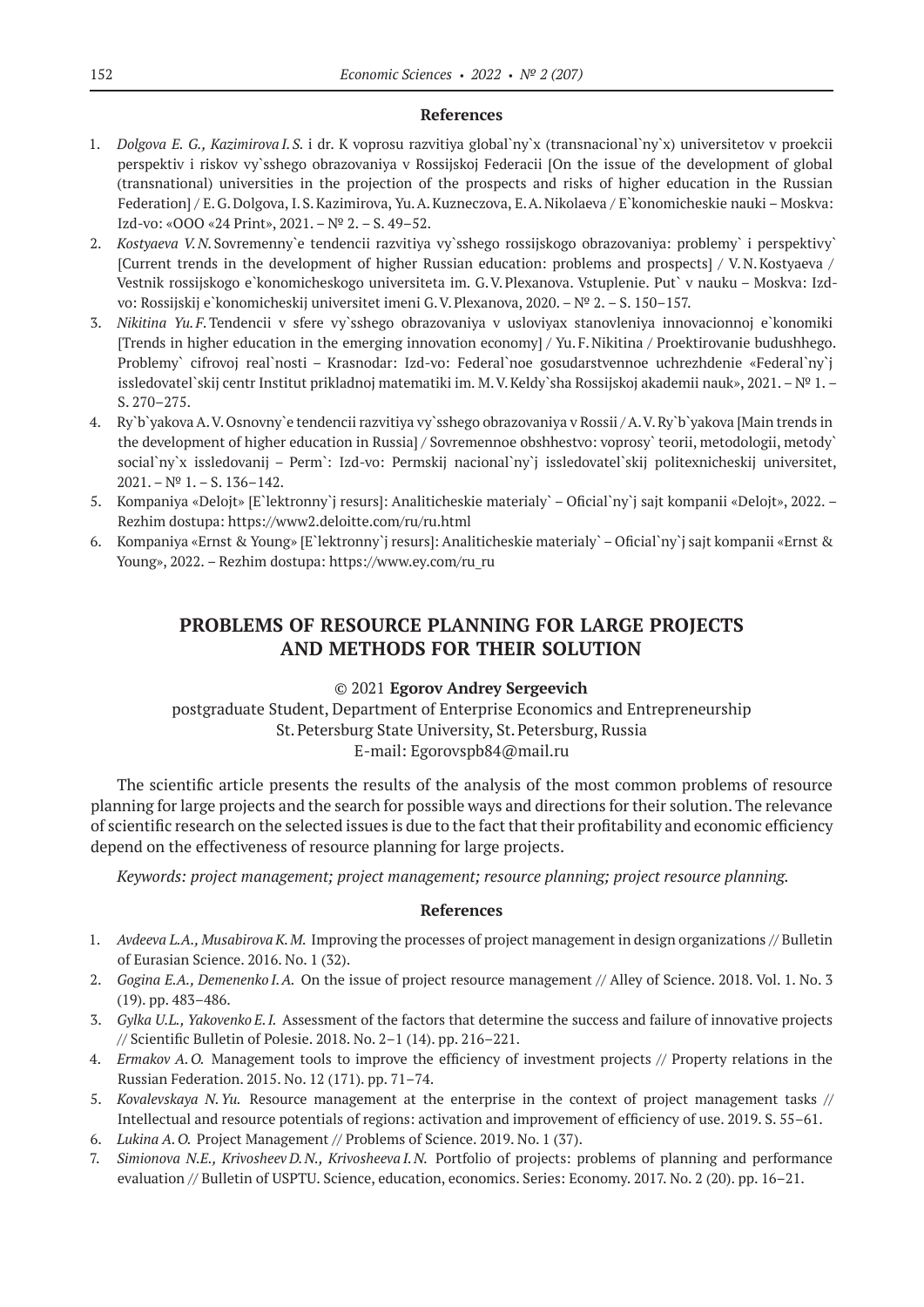### **ECONOMIC JUSTIFICATION OF THE DEVELOPMENT OF MARITIME COMMUNICATIONS IN THE ARCTIC ZONE OF RUSSIA**

© 2021 **Koshkarev Maxim Vladimirovich**

Assistant of the Department of State and Municipal Management Institute of Business Career, Moscow, Russia

The relevance of the article is due to the high importance of the Arctic zone for the development of Russia, which determines the need to pursue an active policy in relation to the development of Arctic resources. The Arctic zone is one of its main strategic priorities and a key region for asserting the status of a great power, as well as the main source of energy resources for decades to come. The article presents the rationale for the development of sea communications and the Northern Sea Route to achieve the strategic goals of Russia. The calculation of the reduction of path trajectories between different territories is presented, it is shown that the Northern Sea Route is one of the possible shipping routes and provides huge advantages for shipping. The results are presented regarding the possibility of commercialization of shipping in the Arctic, which can bring a positive economic effect in terms of distance and delivery time.

*Keywords: Northern Sea Route, energy resources, transit cargo, shipping route*

# **ASSESSMENT OF THE EFFICIENCY OF MUNICIPAL EDUCATION AS THE BASIS FOR THE DEVELOPMENT OF HUMAN CAPITAL**

© 2021 **Melnikov Pavel Vladimirovich**

Aspirant of Higher School of Engineering and Economics Peter the Great St. Petersburg Polytechnic University (SPbPU), St. Petersburg, Russia E-mail: mel700@inbox.ru

In accordance with the investigated theoretical and methodological basis for assessing the performance of complex systems, which, in particular, include municipalities, we can conclude that, for the purposes of fundamental comparison of both momentary state and dynamic changes, it is necessary to form a conversion model, which is based on the principle of hierarchical distribution. Thus, for the purposes of forming the resulting set of tools that allow us to comprehensively assess the effectiveness of municipalities for the purposes of human capital development, it is necessary to determine its high-level components.

*Keywords: municipality, human capital, assessment, efficiency of functioning.*

# **MONITORING OF THE DYNAMICS OF THE STRUCTURE OF THE FISHING INDUSTRY OF PRIMORSKY KRAI**

© 2021 **Oleinik Elena Borisovna**

doctor of economic sciences, professor Far Eastern Federal University, Vladivostok, Russia E-mail: oleynik.eb@dvfu.ru

© 2021 **Ptashkina Ekaterina Sergeevna** Senior Lecturer, Department of Economic Sciences Far Eastern Federal University, Vladivostok, Russia E-mail: ptashkina.es@dvfu.ru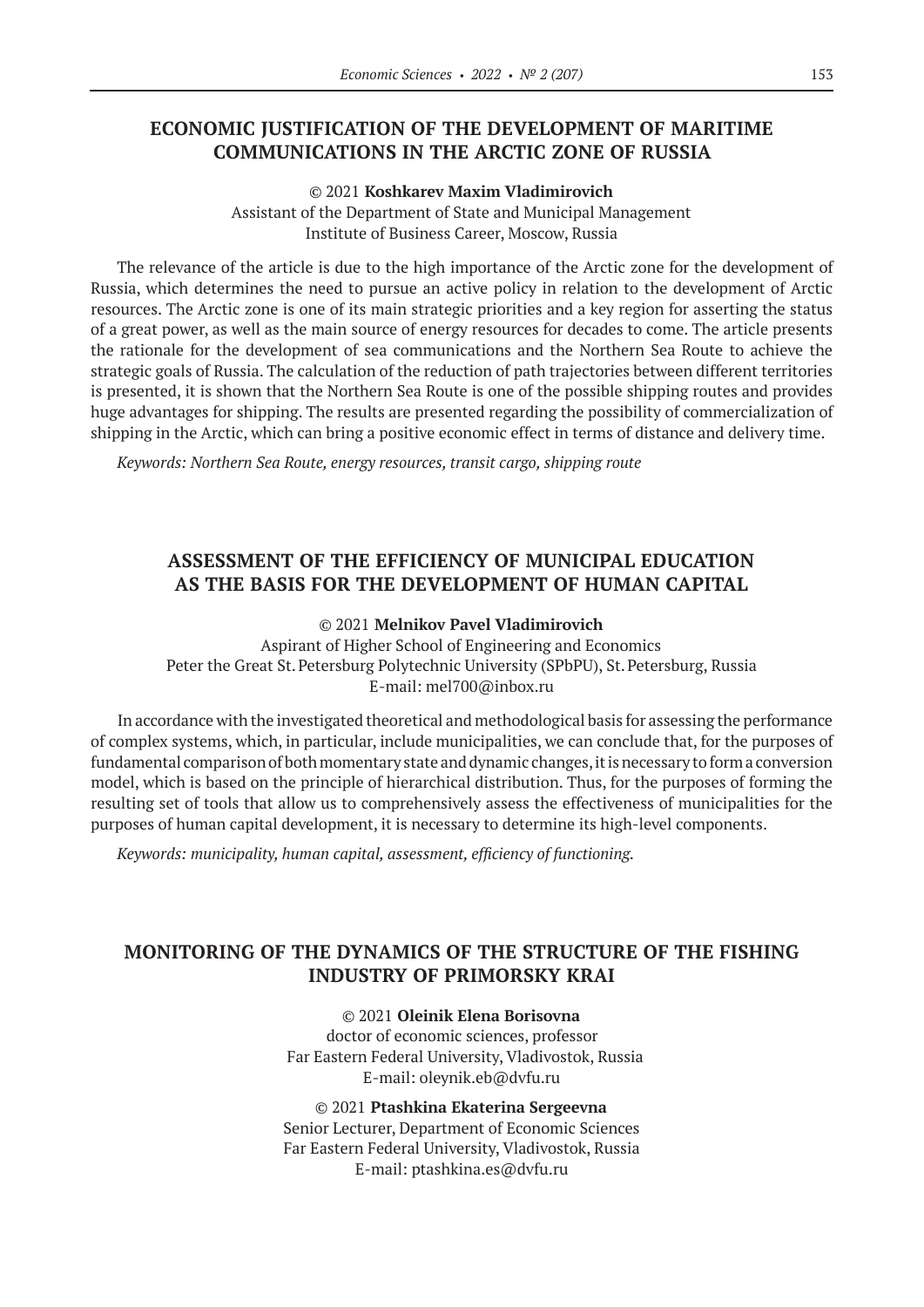The article defines the relevance of the study of structural shifts in the fishing industry of Primorsky Krai, proposes a monitoring system that allows to develop measures aimed at improving the efficiency of its functioning.

*Keywords: production structure, structural shift, monitoring, integral indicators, fishing complex*

### **References**

- 1. Itogi deyatel'nosti Federal'nogo agentstva po rybolovstvu v 2009-2019 godu i zadachi na 2010-2020god Materialy k zasedaniyu kollegii [Results of the activities of the Federal Agency for Fisheries in 2009-2019 and tasks for 2010- 2020 Materials for the board meeting] Rezhim dostupa [Access mode]: http://fish.gov.ru/ob-agentstve/kollegiyarosrybolovstva
- 2. *Olejnik E.B., Zaharova A.P., Yurchenko E.G.* Ocenka vliyaniya struktury investicij na rost valovogo regional'nogo produkta [Assessment of the impact of the investment structure on the growth of the gross regional product] // Ekonomicheskie nauki. – 2021.– №11 (204). –S.221-226
- 3. *Ptashkina, E.S., Shmidt, Ju.D.* Kompleksnaja otsenka strukturnyh sdvigov v rybopromyshlennom komplekse regiona [Comprehensive assessment of structural shifts in the fishing industry of the region] `Ekonomicheskij analiz: teorija i praktika. 2021. Tom 20. №3 (510). S. 474 - 494.
- 4. Rybohozjajstvennyj kompleks Dal'nego Vostoka: Statisticheskij sbornik s analiticheskoj zapiskoj [Fishery complex of the Far East: Statistical compendium with analytical note a]/ Primorskij kraevoj komitet gos. statistiki. [Primorsky Regional Committee of the State . statistics]– Vladivostok, 2020. 62 s.
- 5. *Saati T.L.* `Elementy teorii massovogo obsluzhivanija i ee prilozhenija [Elements of queuing theory and its applications]/per. s angl. E.G. Kovalenko; pod red. I.N. Kovalenko. M.: URSS Librokom [Librocom] , 2010. 519 s.

# **INTERREGIONAL DIFFERENTIATION IN THE QUALITY OF LIFE OF THE RUSSIAN POPULATION**

### © 2021 **Pozdeev Aleksandr N.**

Senior Lecturer of the Department of Human Resource Management Siberian Federal University, Krasnoyarsk, Russia E-mail: pozdeev-sfu@mail.ru

#### © 2021 **Khabarova Julia A.**

Assistant of the Department of Human Resource Management Siberian Federal University, Krasnoyarsk, Russia E-mail: khabarova.julia93@yandex.ru

The paper assesses the level and dynamics of interregional differentiation in the quality of life of the Russian regions in 2015 – 2020 according to the author's methodology. The regions are grouped and the aspects of the quality of life with a significant degree of differentiation that require special attention in the development of spatial policy are identified.

*Keywords: interregional differentiation, regional difference, quality of life, spatial development, spatial policy.*

- 1. *Kozlova O.A.* Metodicheskij podhod k izmereniyu kachestva zhizni naseleniya regiona [Methodical Approach to Measuring the Life Quality in Region] / *Kozlova O.A., Gladkova M.N., Makarova M.N., Tuhtarova E.H.* // Ekonomika regiona. 2015. № 2. Pp. 182-193. URL: https://cyberleninka.ru/article/n/metodicheskiy-podhod-k-izmereniyukachestva-zhizni-naseleniya-regiona (date of the application: 20.01.2022)
- 2. Edinaya mezhvedomstvennaya informatsionno-statisticheskaya sistema [Unified interdepartmental information and statistical system]. URL: https://fedstat.ru/ (date of the application: 07.02.2022)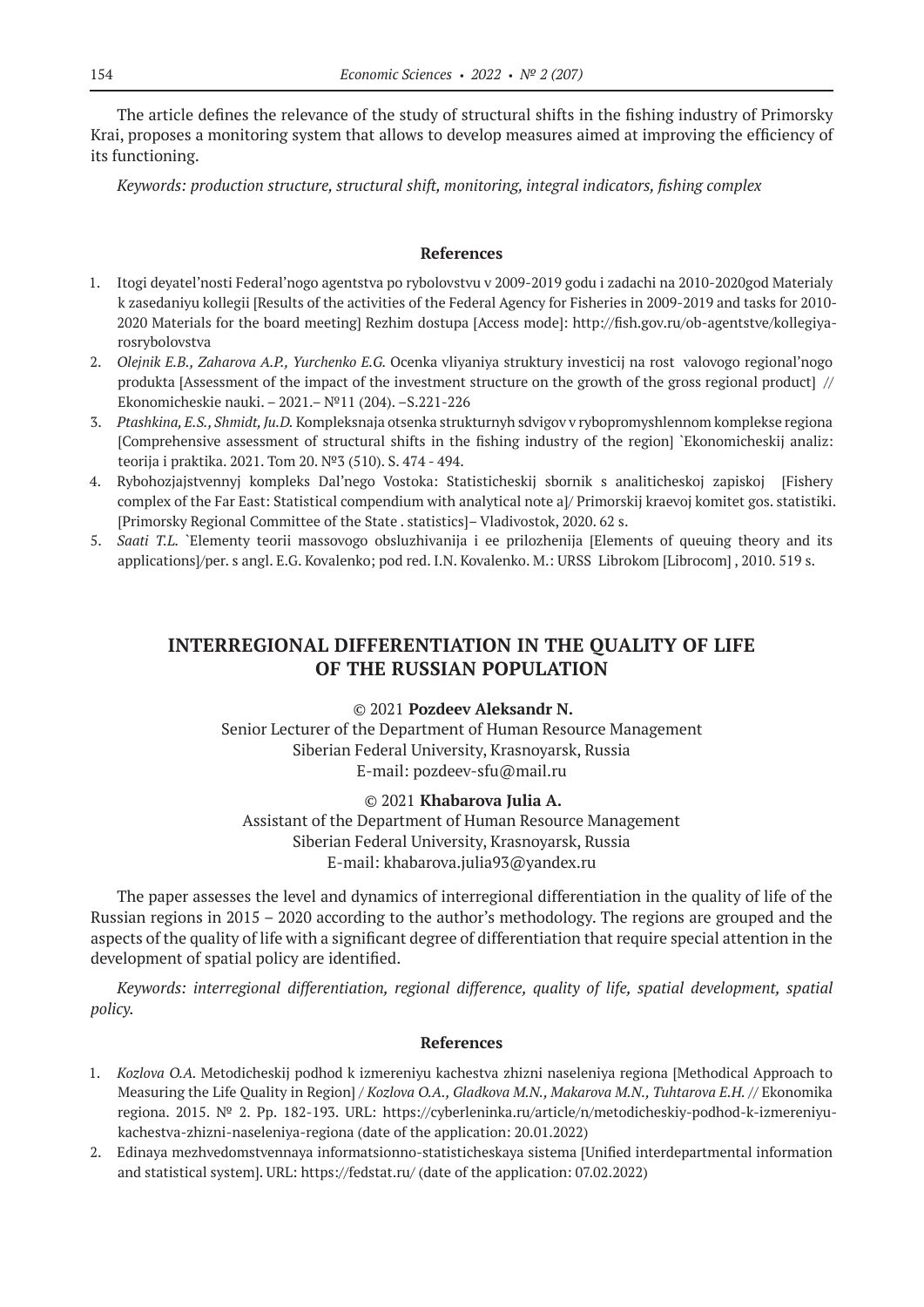- 3. *Rossoshanskij A.I.* Kachestvo zhizni naseleniya: voprosy otsenki i instrumenty povysheniya : monografiya [Quality of life: assessment issues and tools to improve]. A. I. Rossoshanskij ; under scientific supervision by A. A. Shabunova. – Vologda : FGBUN VolNTs RAN, 2019. – 143 pp.
- 4. Regiony Rossii. Sotsial'no-ehkonomicheskie pokazateli [Regions of Russia. Socio-economic indicators]. 2021: R32 Stat.vol. / Rosstat. - М. 2021. - 1112 pp.
- 5. Strategiya prostranstvennogo razvitiya RF na period do 2025 goda [The strategy of spatial development of Russian Federation for the period up to 2025], approved by the Government of the Russian Federation of 13.02.2019 № 207-r. / Electronic Fund of Legal and Regulatory and Technical Documents. URL: https://docs.cntd. ru/document/552378463 (date of the application: 25.01.2022)
- 6. *Bukharova E.B.* Quality of Life in the Krasnoyarsk Territory and a Problem of Human Capital Formation / E.B. Bukharova, E.Ju. Bronskaia, I.P. Vorontsova, L.K. Vitkovskaia, A.N. Pozdeev // Journal of Siberian Federal University. Humanities & Social Sciences. 2015. № 8, Pp. 2237-2247. URL: http://elib.sfu-kras.ru/handle/2311/19875 (date of the application: 26.01.2022)
- 7. *Novopashina L.A.* Can the assessment of quality of life be a landmark in development of a region / L.A. Novopashina, I.P. Vorontsova // Journal of Siberian Federal University – Humanities and Social Sciences. 2014. № 12 (7). Pp. 2143-2151. URL: https://www.elibrary.ru/item.asp?id=22700401 (date of the application: 28.01.2022)
- 8. *Vorontsova I.P.* Evaluation of human capital in the microregion (on the example of the Yenisey Siberia) / I.P. Vorontsova, A.R. Semenova, L.K. Vitkovskaya, I.A. Drobyshev // Journal of Siberian Federal University – Humanities and Social Sciences. 2020. № 13 (11). Pp. 1808-1818. URL: http://elib.sfu-kras.ru/bitstream/handle/2311/137750/10\_ Vorontsova.pdf (date of the application: 23.01.2022)

# **FEATURES OF MARKETING IN THE SPHERE OF HEALTHCARE, ON THE EXAMPLE OF A RETAIL PHARMACEUTICAL COMPANY**

#### © 2021 **Serebryakov Maxim Olegovich**

Post-graduate student of the Department of Marketing, Logistics and Advertising Samara State University of Economics, Samara, Russia E-mail: serebryakovmaksim@gmail.com

The article examines the key aspects of marketing activities in the pharmaceutical market of the Russian Federation, in the context of state regulation.

*Keywords: marketing, pharmacy, pharmaceutical, development, regulation, features, RF.*

# **DEVELOPMENT OF THE STRATEGY OF A COMMERCIAL ORGANIZATION ON THE PHARMACEUTICAL MARKET OF THE RUSSIAN FEDERATION**

© 2021 **Sosunova Lilyana Alekseevna**

Doctor of economic sciences, professor Samara State University of Economics, Samara, Russia E-mail: kafedra-kl@yzndex.ru

#### © 2021 **Serebryakov Maxim Olegovich**

Postgraduate student of the Department of Marketing, Logistics and Advertising Samara State University of Economics, Samara, Russia E-mail: serebryakovmaksim@gmail.com

The article examines the main stages of building a strategy for a commercial organization using the example of a pharmaceutical retail organization.

*Keywords: strategy, pharmaceutical, development, organization, structure, marketing.*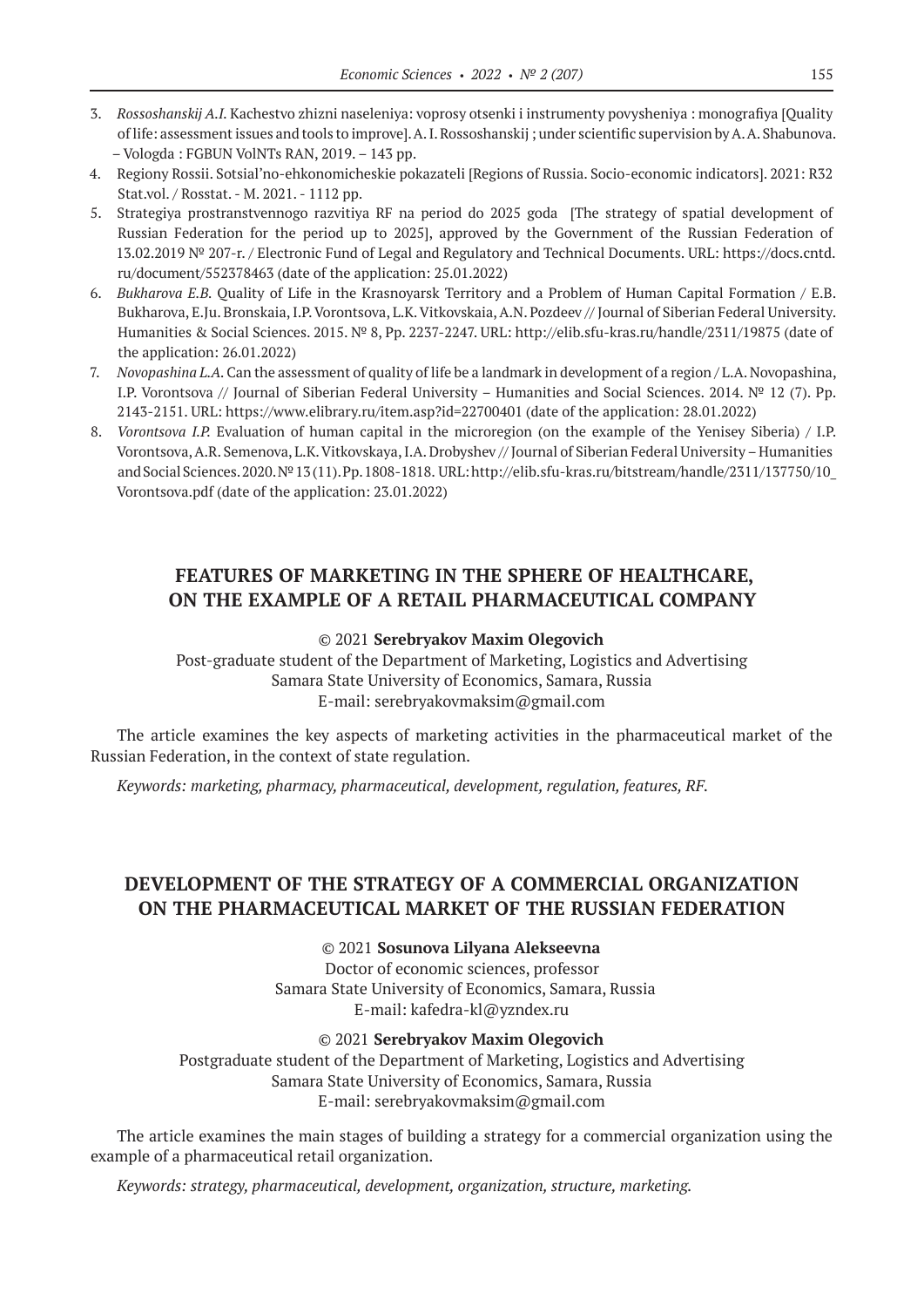# **HIGHER EDUCATION INSTITUTIONS AS CENTERS OF INNOVATION IN THE DIGITAL EDUCATIONAL ENVIRONMENT**

#### © 2022 **Nikolaeva Elena Anatolievna**

Candidate of Sociological Sciences, Associate Professor of the Department of Foreign Languages Plekhanov Russian University of Economics, Moscow, Russia E-mail: yoltash82@mail.ru

### © 2022 **Voeikova Anna Andreevna**

Candidate of Philosophical Sciences, Associate Professor of the Department of Foreign Languages Plekhanov Russian University of Economics, Moscow, Russia E-mail: Voeykova.AA@rea.ru

### © 2022 **Kuznetsova Yulia Andreevna**

Candidate of Economic Sciences, Associate Professor of the Department of Foreign Languages Plekhanov Russian University of Economics, Moscow, Russia E-mail: yulia\_success@mail.ru

### © 2022 **Charaha Ada Ruth**

Candidate of Chemical Sciences, Associate Professor of the Department of Foreign Languages Plekhanov Russian University of Economics, Moscow, Russia E-mail: Aad.R@rea.ru

The article prepared by the authors explores the issue affecting higher educational institutions from the perspective of innovation centers in the digital educational environment. The object of the study is the digital educational environment, and the subject is higher educational institutions of the Russian Federation as centers of innovation. The theoretical significance of the study lies in the development of the theory and methodology of innovation management at the federal level. Also, the theoretical significance of the study is determined by the development of ideas about the digital educational environment. The practical and applied importance of research is to determine the effectiveness of the functioning of higher educational institutions in the Russian Federation as full-fledged centers of innovation. The results obtained can be used in practice to solve a wide range of problems affecting, among other things, the modernization of innovative processes in the field of education in the Russian Federation at the regional and federal levels.

*Keywords: Higher educational institution, Russian Federation, center of innovation, conditions, digitization, education, digital educational environment, perspectives.*

- 1. *Amirxanova P.M.* Sovremenny`e obrazovatel`ny`e modeli cifrovy`x sred: analiz sushhestvuyushhix problem i tendencij [Modern educational models of digital environments: analysis of existing problems and trends] / P. M.Amirxanova / Upravlencheskij uchet – Saratov: Izd-vo: OOO «Finpress», 2021. –№ 10–3. – S. 588–595.
- 2. *Zaxarov G. V., Korostelev O.V.* Razvitie obrazovatel`noj sredy` v usloviyax cifrovoj transformacii [Development of the educational environment in the context of digital transformation] / G.V.Zaxarov, O.V.Korostelev / Innovacii i investicii – Moskva: Izd-vo: OOO «Rusajns», 2021. –№ 12. – S. 86–89.
- 3. *Maksimov A. A., Bebnev I. S.* i dr. Novaya model` obshhestva: formirovanie cifrovoj obrazovatel`noj sredy` [A new model of society: the formation of a digital educational environment] / A.A.Maksimov, I.S.Bebnev, E.N.Sejfieva, V.A. Skripnichenko / Gumanitarny`e, social`no-e`konomicheskie i obshhestvenny`e nauki – Krasnodar: Izd-vo: Ady`gejskij gosudarstvenny`j universitet, OOO «Nauka i obrazovanie», 2020. –№ 9. – S. 45–50.
- 4. *Nikolaeva E. A., Kazimirova I.S.* i dr. O probleme gotovnosti vy`sshix uchebny`x zavedenij k realizacii programmy` «Prioritet 2030»: riski i e`konomicheskie vozmozhnosti [On the problem of readiness of higher education institutions for the implementation of the program "Priority 2030": risks and economic opportunities] / E. G. Dolgova, E.A.Nikolaeva, Yu.A.Kuzneczova, E.Yu.Panchenko / E`konomicheskie nauki – Moskva: Izd-vo: «OOO «24 Print»,  $2021. - N<sup>o</sup> 12. - S. 216 - 219.$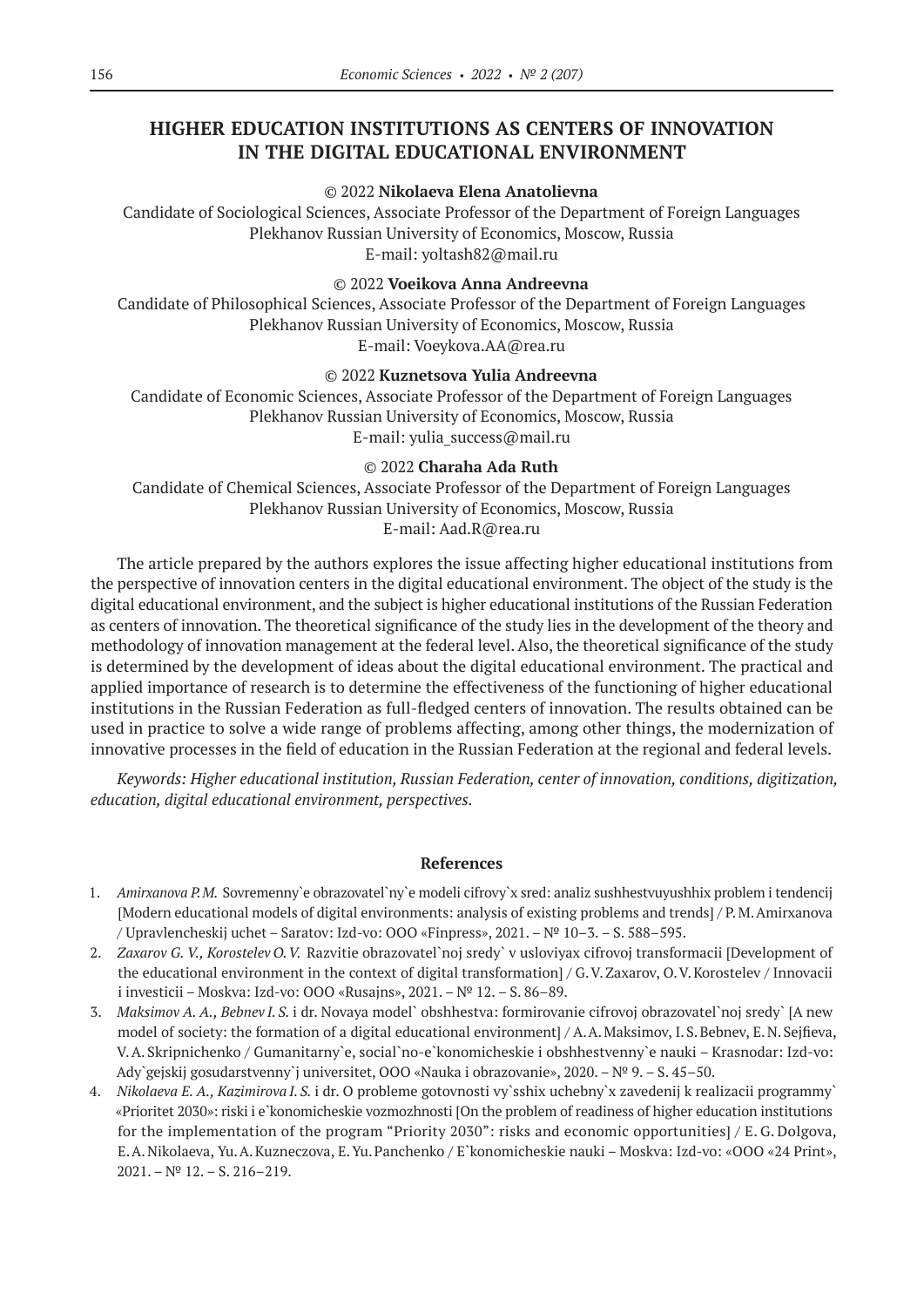- 5. Kompaniya «PWC» [E`lektronny`j resurs]: Analiticheskie materialy` Oficial`ny`j sajt kompanii «PWC», 2022. Rezhim dostupa: https://www.pwc.ru/
- 6. Kompaniya OOO «Plaut konsalting» [E`lektronny`j resurs]: Analiticheskie materialy` Oficial`ny`j sajt kompanii OOO «Plaut konsalting», 2022. – Rezhim dostupa: https://www.msg-plaut.com/ru
- 7. Ministerstvo nauki i vy`sshego obrazovaniya Rossijskoj Federacii [E`lektronny`j resurs]: Analiticheskie materialy` – Oficial`ny`j sajt Ministerstva nauki i vy`sshego obrazovaniya Rossijskoj Federacii, 2022. – Rezhim dostupa: https://minobrnauki.gov.ru/

### **ECONOMIC THEORY**

### **THE DIGITAL RUBLE AND THE FATE OF THE BANKING SYSTEM**

### © 2022 **Budovich Yuliya Ivanovna**

Doctor of Economics, Professor of the Department of economic theory Financial University under the Government of the Russian Federation, Moscow, Russia E-mail: JBudovich@fa.ru

In this article, based on the theoretical and historical analysis of the transformation of monetary payment systems into non-monetary ones, the completeness and depth of the planned reform of the Russian banking system associated with the issue of the digital ruble is characterized. An attempt is made to explain its incomplete and shallow nature in comparison with the opportunities it has, to show the place of commercial banks and the central bank in the cashless payment system of the future.

*Keywords: digital ruble, central bank, banking system, cashless payment system.*

# **THE ESSENCE OF THE DIGITAL RUBLE FROM THE POINT OF VIEW OF ECONOMIC THEORY**

© 2021 **Lebedev Konstantin Nikolaevich**

Doctor of Economics, Professor of the Department of economic theory Financial University under the Government of the Russian Federation, Moscow, Russia E-mail: KNLebedev@fa.ru

In this article, based on the approaches of such a direction of economic and theoretical research as the theory of alternative finance, the essence of the digital currency of central banks is clarified. It is proved that the digital currency is not the third form of money, along with cash and non-cash bank money, but is not money at all, acting as signs of the rights to receive goods from society (in non-cash form).

*Keywords: digital currency, digital ruble, trademarks, cashless payment system.*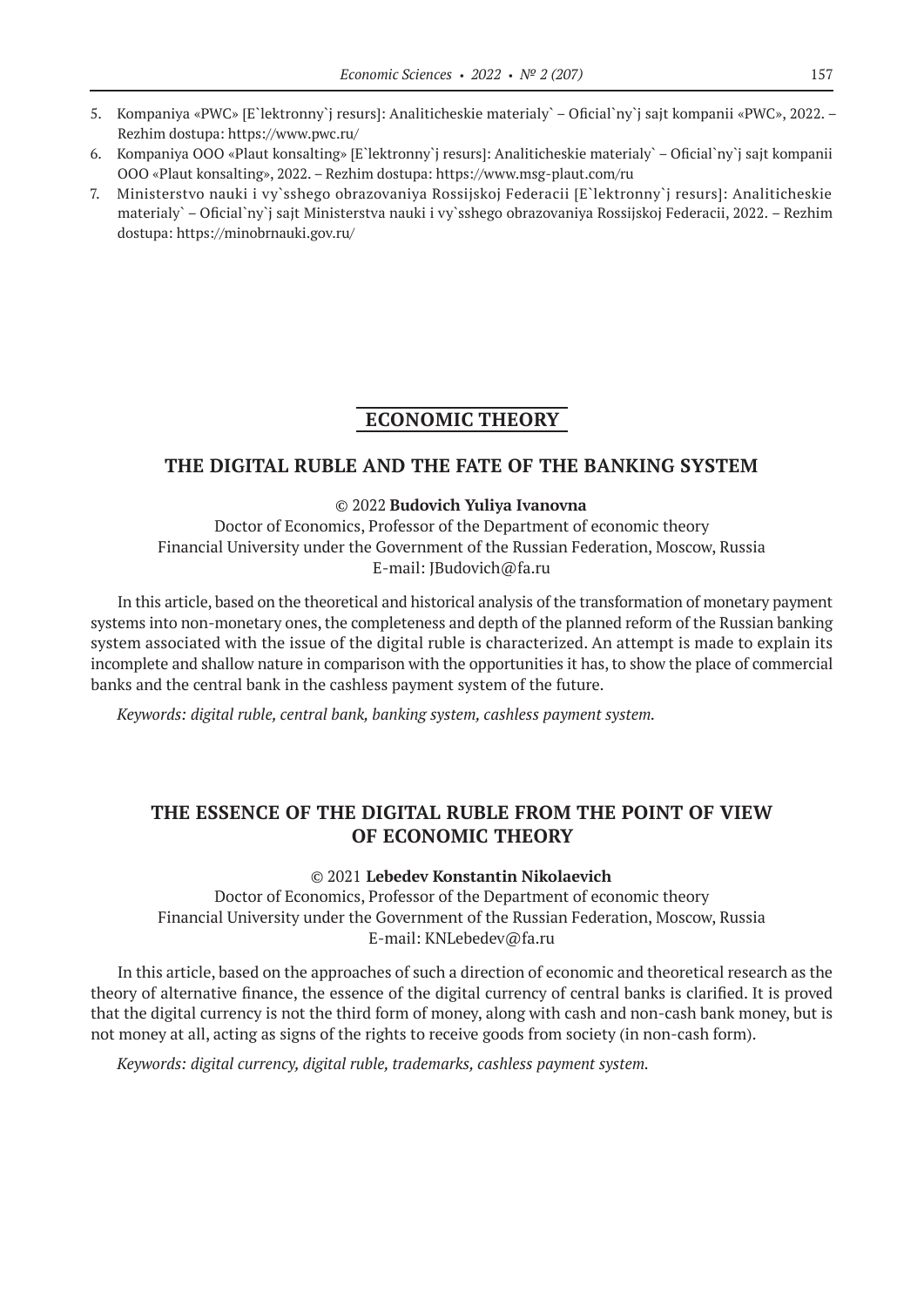### **BOOK KEEPING, STATISTICS**

# **RELIABILITY OF ASSET VALUATION IN ACCOUNTING (FINANCIAL) STATEMENTS**

#### © 2021 **Krishtaleva Taisiya Ivanovna**

Doctor of Economics, Professor of the Department of Audit and Corporate Reporting Financial University under the Government of the Russian Federation, Moscow, Russia E-mail: TIKrishtaleva@fa.ru

The article is devoted to the issues of monetary valuation of non-current assets and reserves in accounting (financial) statements. The author proves that the valuation of assets must be justified and documented, using professional judgment to ensure reliable information in the financial statements.

*Keywords: аssets, non-current assets, fixed assets, intangible assets, inventories, monetary valuation, revaluation, impairment, impairment loss.*

### **TRANSFORMATION OF GLOBAL REGULATION OF NON-FINANCIAL REPORTING**

### © 2021 **Malinovskaya N.V.**

Doctor of Economics, Professor of the Department of Audit and Corporate Reporting Financial University under the Government of the Russian Federation, Moscow, Russia E-mail: nvmali@mail.ru

The article discusses the crucial changes that took place in 2021 in the regulation of public reporting. This has led to the creation of several centers that differ significantly in their target audience, degree of development and a number of other parameters. The transformation that has taken place raises the question before the Russian regulator in which direction Russia will go in the development of non-financial reporting.

*Keywords: Global Reporting Initiative, public reporting, reporting regulation, International Sustainability Standards Board, IFRS Foundation, Value Reporting Foundation.*

- 1. Summary Report of the Public Consultation on the Review of the Non-Financial Reporting Directive. 20 February 2020–11 June 2020. URL: https://ec.europa.eu/info/law/better-regulation/have-your-say/ initiatives/12129-Revisionof-Non-Financial-Reporting-Directive/public-consultation
- 2. Accountancy Europe. Interconnected standard setting for corporate reporting.URL: https://www.accountancyeurope. eu/wp-content/uploads/ 191220-Future-of-Corporate-Reporting.pdf.
- 3. Malinovskaya N.V. New international public reporting initiatives // Audit. 2021. No. 4, pp. 22–26.
- 4. IFRS and Russian accounting standards in the conditions of transformation of the modern economy: monograph / edited by G.I.Alekseeva, E.N.Dombrovskaya. – Moscow: RUSAINS, 2021. – 266 p.
- 5. Consultation Paper on Sustainability Reporting. URL: https://cdn.ifrs.org/-/media/project/ sustainability-reporting/ consultation-paper-on-sustainability-reporting.pdf?la=en
- 6. Malinovskaya N.V., Malinovskii M.D. International Trends in the Development of Integrated Reporting. International Accounting, 2018, vol. 21, iss. 3, pp. 332–343. URL: https://doi.org/10.24891/ia.21.3.332
- 7. The GRI perspective. A business case for environment & society. URL: https://www.globalreporting.org/media/ ervdeb02/gri-perspective-business-case-for-environment-and-society.pdf
- 8. Proposals for a relevant and dynamic EU sustainability reporting standard-setting. URL: https://ec.europa.eu/info/ sites/default/files/business\_economy\_euro/banking\_and\_finance/documents/210308‑report-efrag-sustainabilityreporting-standard-setting\_en.pdf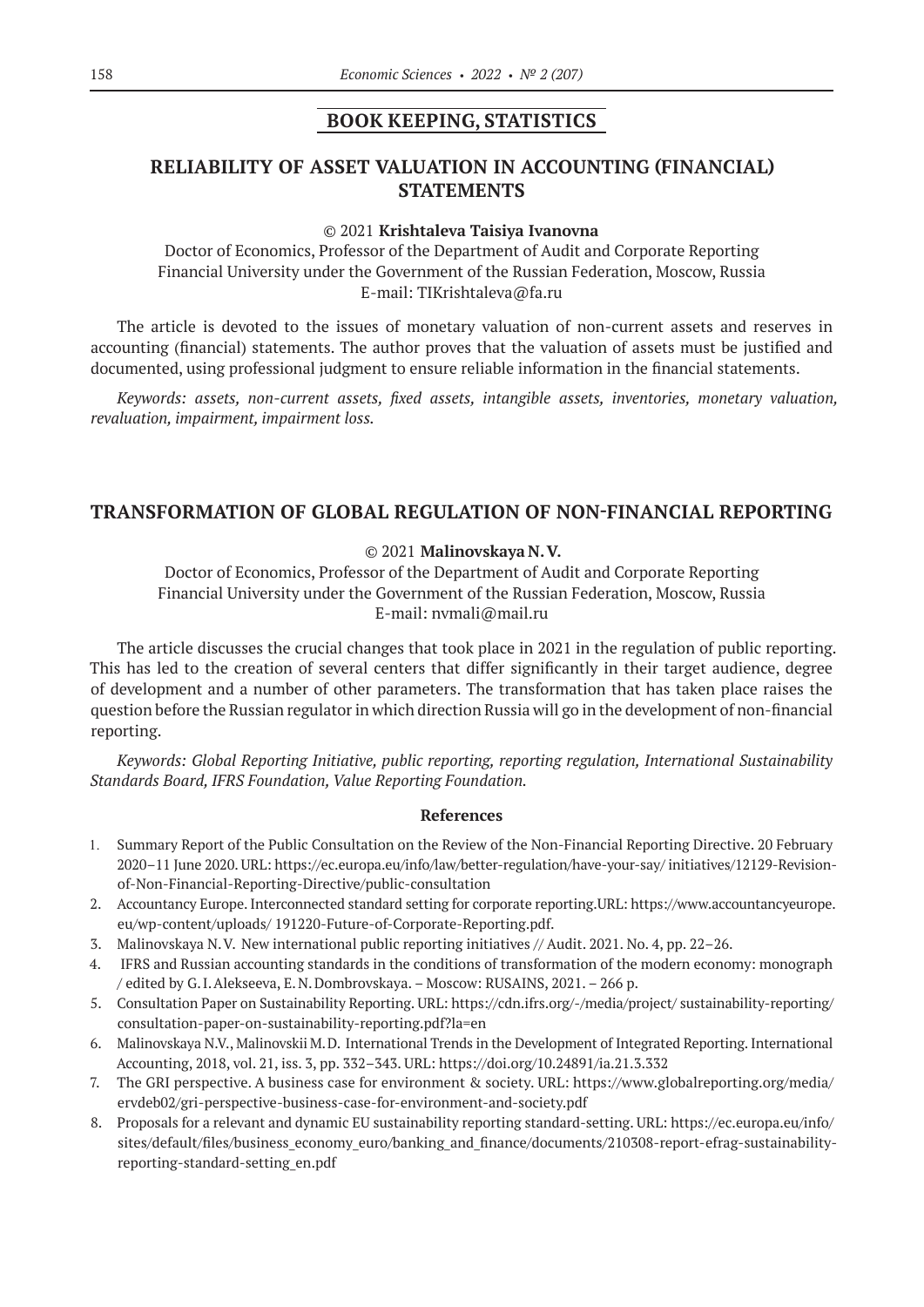# **INCREASING EFFECTIVENESS, ANALYTICALITY AND TRANSPARENCY OF INFORMATION IN THE CONDITIONS OF DIGITAL TRANSFORMATION ON THE BASIS OF A CROSS-PLATFORM APPROACH**

© 2021 **Petrov A.M.**

Doctor of Economics, Professor of the Department of Business Analytics Financial University under the Government of the Russian Federation, Russia, Moscow Professor of the Department of Accounting and Taxation Russian Economic University of G.V.Plekhanov, Moscow, Russia E-mail: palmi@inbox.ru

The promising tasks of expanding the range of accounting, analytical and control information of accounting in the context of the digitalization of society must begin with clarifying the very concept of "digitalization" in its practical application to the field of accounting, analysis and audit and identifying modern trends in the development of digital technologies, which, on the one hand, make it possible to expand the volume of accounting, analytical and control information, but leave out the question of the advisability of such an expansion.

*Keywords: efficiency, analytics, transparency, digital transformation, key risk indicators.*

# **APPROACHES TO ASSESSING THE RANGE AND VOLUME OF REQUIRED ACCOUNTING, ANALYTICAL AND CONTROL INFORMATION IN THE CONDITIONS OF SOCIETY DIGITALIZATION**

© 2021 **Petrov A.M.**

Doctor of Economics, Professor of the Department of Business Analytics Financial University under the Government of the Russian Federation, Moscow, Russia Professor of the Department of Accounting and Taxation Plekhanov Russian University of Economics, Moscow, Russia E-mail: palmi@inbox.ru

The need to increase the transparency, analyticity and efficiency of accounting, analytical and control information is determined by the ongoing accounting reform in the Russian Federation for more than a year, which, in turn, is based on a gradual transition to international financial reporting standards and determines approaches to assessing the range and volume required accounting, analytical and control information.

*Keywords: efficiency, analytics, transparency, digital transformation, key risk indicators.*

# **CRITERIA FOR SELECTION OF FUNCTIONALLY EFFECTIVE ACCOUNTING INFORMATION TO INCREASE ITS TRANSPARENCY, ANALYTICALITY AND EFFECTIVENESS**

© 2021 **Petrova O.A.**

Senior Lecturer professor of Business Analysis Department Financial University under the Government of the Russian Federation, Moscow, Russia E-mail: OAPetrova@fa.ru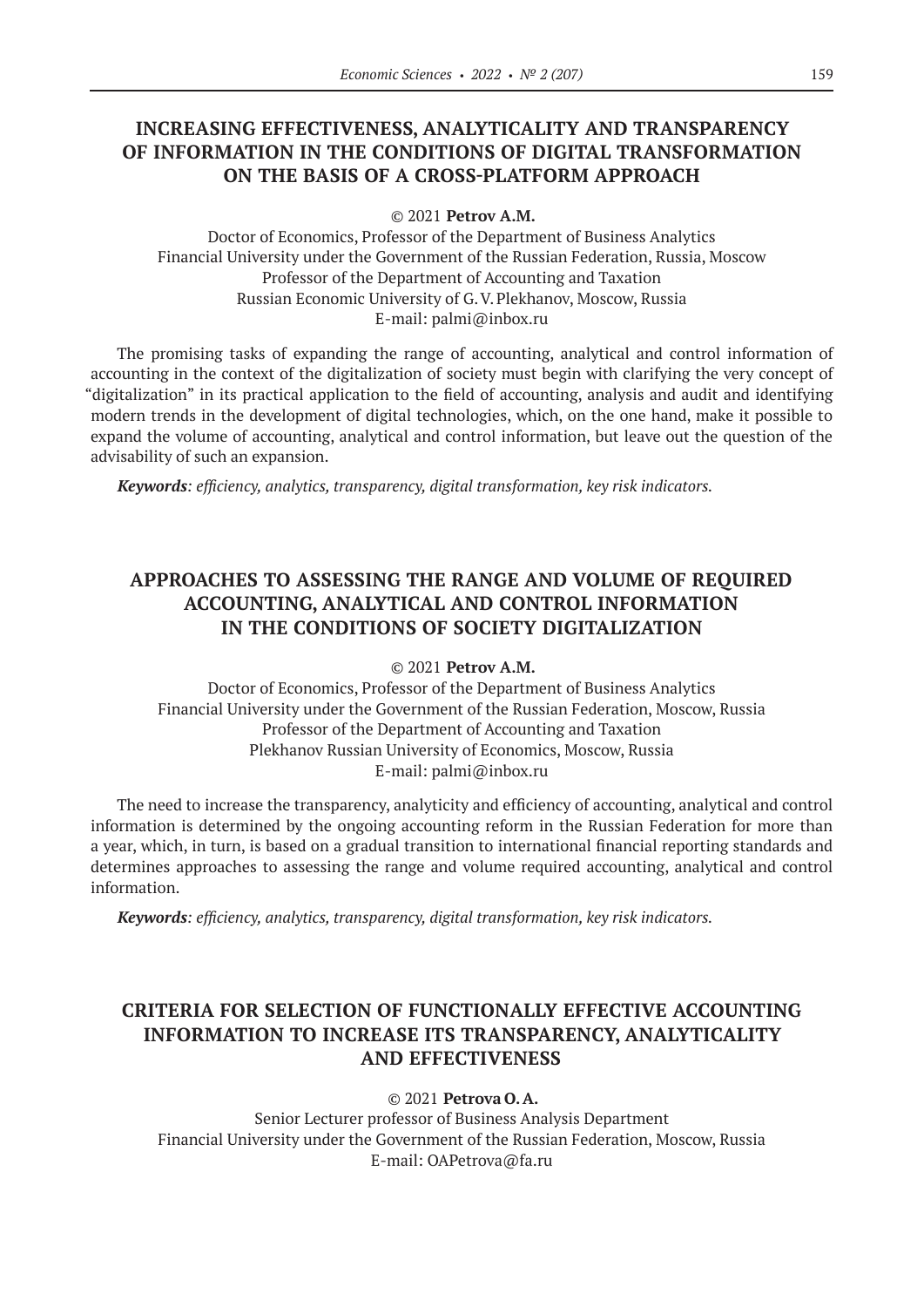A modern assessment of the effectiveness of accounting, analytical and control information and the selection of the necessary range and volume of information cannot be based only on a cost approach, since a comparison of the costs of maintaining the accounting apparatus and the results of the company itself does not provide an objective assessment of the use of accounting data and does not characterize "suitability" in any way information for use in a changing reality, including the digitalization of society. Additional criteria are needed, to which the article is dedicated.

*Keywords: accounting, analysis, audit, financial reporting, relationship, disclosure*

# **THE MAIN DIRECTIONS FOR THE IMPLEMENTATION OF FEDERAL PROJECTS AFFECTING VARIOUS ASPECTS OF EXPANDING THE RANGE OF ACCOUNTING, ANALYTICAL AND CONTROL INFORMATION IN THE CONTEXT OF THE DIGITALIZATION OF SOCIETY**

© 2021 **Petrova O.A.**

Senior Lecturer professor of Business Analysis Department Financial University under the Government of the Russian Federation, Moscow, Russia E-mail: OAPetrova@fa.ru

The article studies the main directions for the implementation of federal projects that affect various aspects of expanding the range of accounting, analytical and control information in the context of the digitalization of society.

*Keywords: accounting, analysis, audit, financial reporting, relationship, disclosure*

# **MANAGEMENT OF PRODUCTION COSTS OF HOUSING INDUSTRY ORGANIZATIONS: ACCOUNTING AND ANALYTICAL ASPECT**

© 2021 **Tereshina Vlada Valerievna**

Candidate of Economic Sciences, Associate Professor of the Department of Accounting, Taxes and Economic Security Volga State Technological University, Yoshkar-Ola, Russia E-mail: vlada0108@mail.ru

© 2021 **Shlychkov Dmitry Sergeevich**

Candidate of Economic Sciences, Associate Professor of the Department of Audit and Corporate Reporting Financial University under the Government of the Russian Federation, Moscow, Russia E-mail: dsshlychkov@fa.ru

Accounting and analytical support of an economic entity is a prerequisite for its functioning. The accounting and analytical system includes such business management processes as: accounting and economic analysis. The entire flow of information about the financial and economic activities of an economic entity passes and is processed in accounting and analytical processes. The following stages of information processing are distinguished: processing of primary information in accounting processes, analytical information data and its control procedures in the economic analysis system. As a result of going through a full cycle of information processing, the management of an economic entity makes managerial decisions on the efficiency of work and further development strategies. The studies carried out in the article reveal the issue of accounting for production costs of organizations in the housing industry and methods of economic assessment in its financial and economic activities. Cost accounting is the main link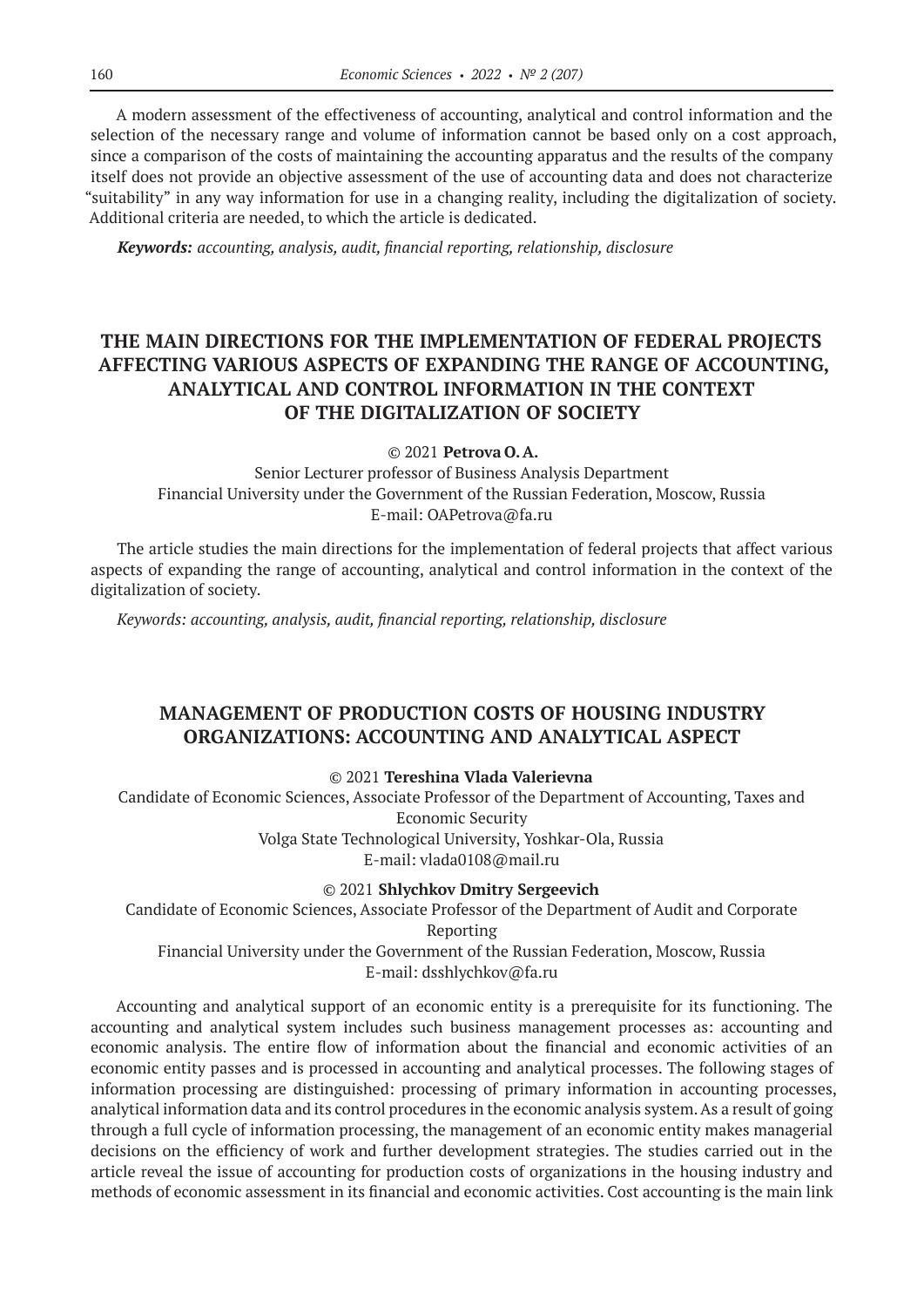in the financial and economic activities of an economic entity. Through the production accounting system, all information about the costs of the organization passes and is processed. Based on the data of the production accounting system, analytical data are formed that are used in the economic analysis system, which shows the results of the effectiveness of the organization.

*Keywords: accounting, management accounting, costs, economic entity, economic analysis, production process, production accounting accounts, business processes, cost price, price, profitability, express assessment.*

- 1. Urban Planning Code of the Russian Federation No.190-FZ dated December 29, 2004;
- 2. Housing Code of the Russian Federation of December 29, 2004 No. 188-FZ
- 3. Federal Law of July 21, 2007 No. 185-FZ "On the Fund for Assistance to the Reform of the Housing and Communal Services"
- 4. Federal Law of July 21, 2014 No. 209-FZ "On the State Information System of Housing and Communal Services"
- 5. Federal Law of December 6, 2011 No. 402-FZ "On Accounting"
- 6. Analysis of the financial and economic activities of the enterprise: the essence and necessity of carrying out / A.V.Artyukhova, A.A.Litvin // Young scientist. — 2018. — No. 11. — S. 744–747.
- 7. *Berdnikova, L.F., Portnova, E.S.* Technology of analysis of the economic state of the organization / L.F.Berdnikova, E.S.Portnova // Young scientist. — 2019. — No. 17. — S. 374–377.
- 8. *Bychkova, S.M.* Accounting and analysis: Textbook Standard of the third generation / S.M. Bychkov. St. Petersburg: Piter, 2018. — 528 p.
- 9. *Vasilyeva M.N.* Housing and communal complex of the Russian Federation / M.N.Vasilyeva // Forum of Young Students of Penza (PGUSV). 2018. No. 4. pp. 58–59
- 10. *Gartvich, A.* Accounting in tables and charts / A.Gartvich. St.Petersburg: Piter, 2019. 288 p.
- 11. *Gerasimenko, O.V., Petrivskaya, A.V.* Practical aspects of stabilization of the financial state of the organization in a crisis / O.V.Gerasimenko, A.V.Petrivskaya // Innovative Science. 2019. No. 1–1. pp. 28–32.
- 12. *Ignatieva, E.V.* Methods of analysis of economic activities of the enterprise / E.V.Ignatieva // Young scientist.  $2020. - N^{\circ} 5. - S. 272 - 275.$
- 13. *Iskhakova, Z. R., Maimur, T.D.* Modern approaches to the analysis of financial and economic activities of the organization / Z.R.Iskhakova, T.D.Maimur // Young scientist. — 2018. — No. 1. — S. 371–375.
- 14. *Kondrakov, N.* Accounting (financial, management) accounting: Textbook / N.Kondrakov. M.: Prospekt, 2019. 512 p.
- 15. *Lazarenko A.V.* Actual changes in accounting and tax accounting in the sphere of housing and communal services / A.V.Lazarenko // Municipal economy and housing and communal services. — 2018. — No. 1 (1). — pp. 36–39
- 16. *Paranok E.T.* 1C accounting in the management companies of housing and communal services, HOA and housing cooperatives / E.T. Paranok // Municipal economy and housing and communal services.  $-2018$ .  $-$  No. 6 (12).  $-$  pp. 42–43
- 17. *Savitskaya, G.V.* Analysis of economic activity of the enterprise / G.V.Savitskaya. M .: INFRA M, 2020. 336s.
- 18. *Chernova, V.E.* Analysis of the economic activity of the company / V.E. Chernova, T.V. Shmulevich. St. Petersburg: SPbGTURP, 2019. — 95 p.